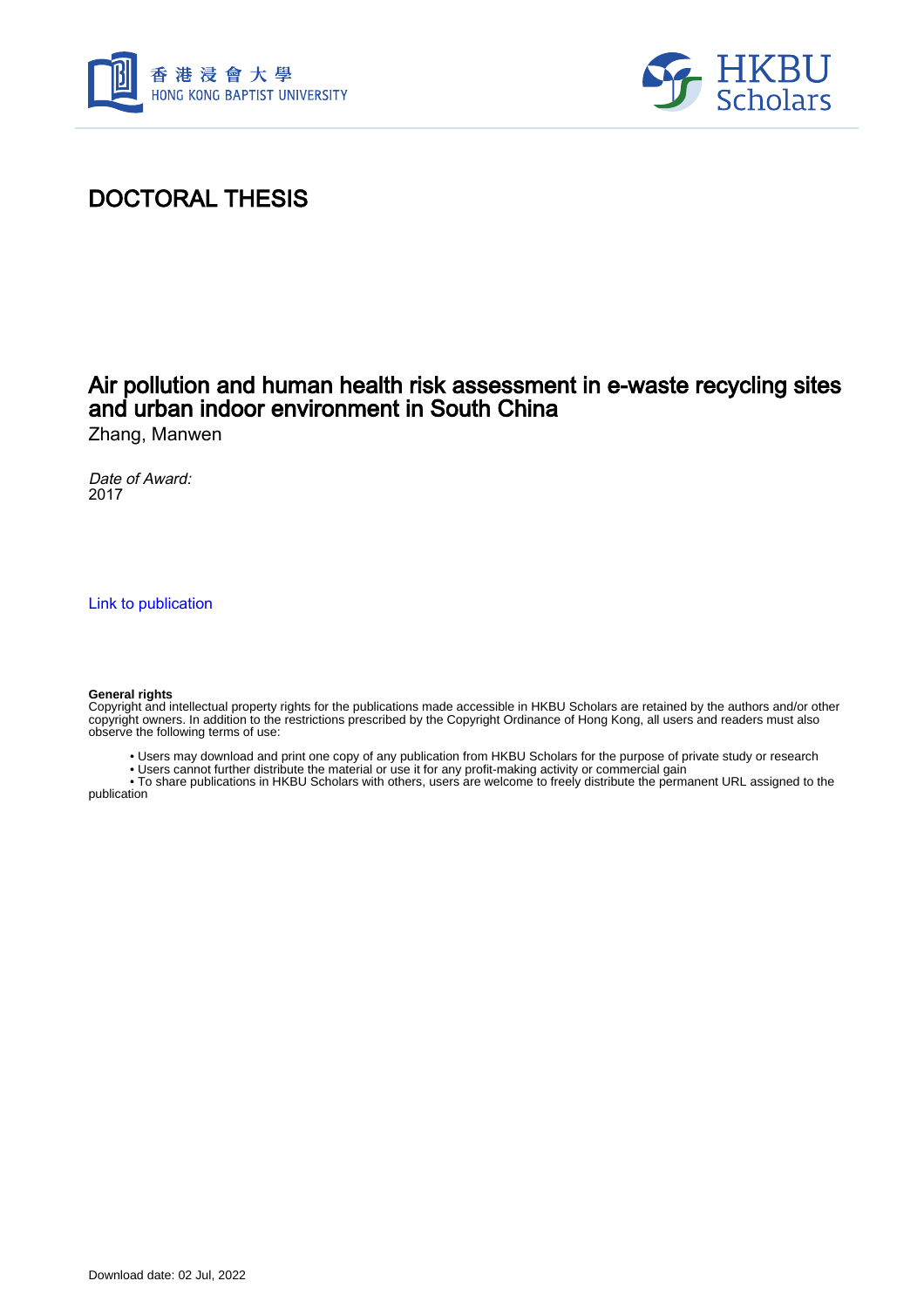### **ABSTRACT**

<span id="page-1-0"></span>With the emphasis on particulate matter (PM) and persistent organic pollutants (POPs) from uncontrolled sources, this study focused on the ambient air pollution of e-waste recycling regions and the indoor air quality of urban areas in South China.

In the past decades, severe PM and POPs pollutions were recorded in e-waste recycling regions in China. Since the 2010s, more effective measures, stricter regulations and sophisticated dismantling technologies have been implemented in Guiyu and Qingyuan by local authorities. In this study, total suspended particles (TSP), fine particles  $(PM_{2.5})$ , gas phase samples, and indoor settled dust were collected simultaneously in the primary recycling areas as well as reference sites in Guiyu and Qingyuan in August, 2013. The results showed that both PM, PCDD/Fs (polychlorinated dibenzo-p-dioxins and polychlorinated dibenzofurans) , PBDEs (polybrominated diphenyl ethers) and PCBs (polychlorinated biphenyls) in ambient air showed significantly reduced levels in the regions, compared with the former corresponding reports. The changed source patterns of the POPs confirmed the environmental effects of the implementation of stricter regulation and advanced technologies in these years. Nevertheless, the remained uncontrolled e-waste recycling activities in Guiyu, including plastics recycling and circuit board baking, still made significant influence to the air environment and resulted in alarming levels of PCDD/Fs  $(0.73 \sim 2.43 \text{ pg I-TEQ/m}^3)$  in the recycling areas. While in Qingyuan, high environmental PCBs burden was observed both in informal (1737 pg/m<sup>3</sup>) and formal recycling areas (1075 pg/m<sup>3</sup>), which could attribute to the uncontrolled dismantling of PCB-contained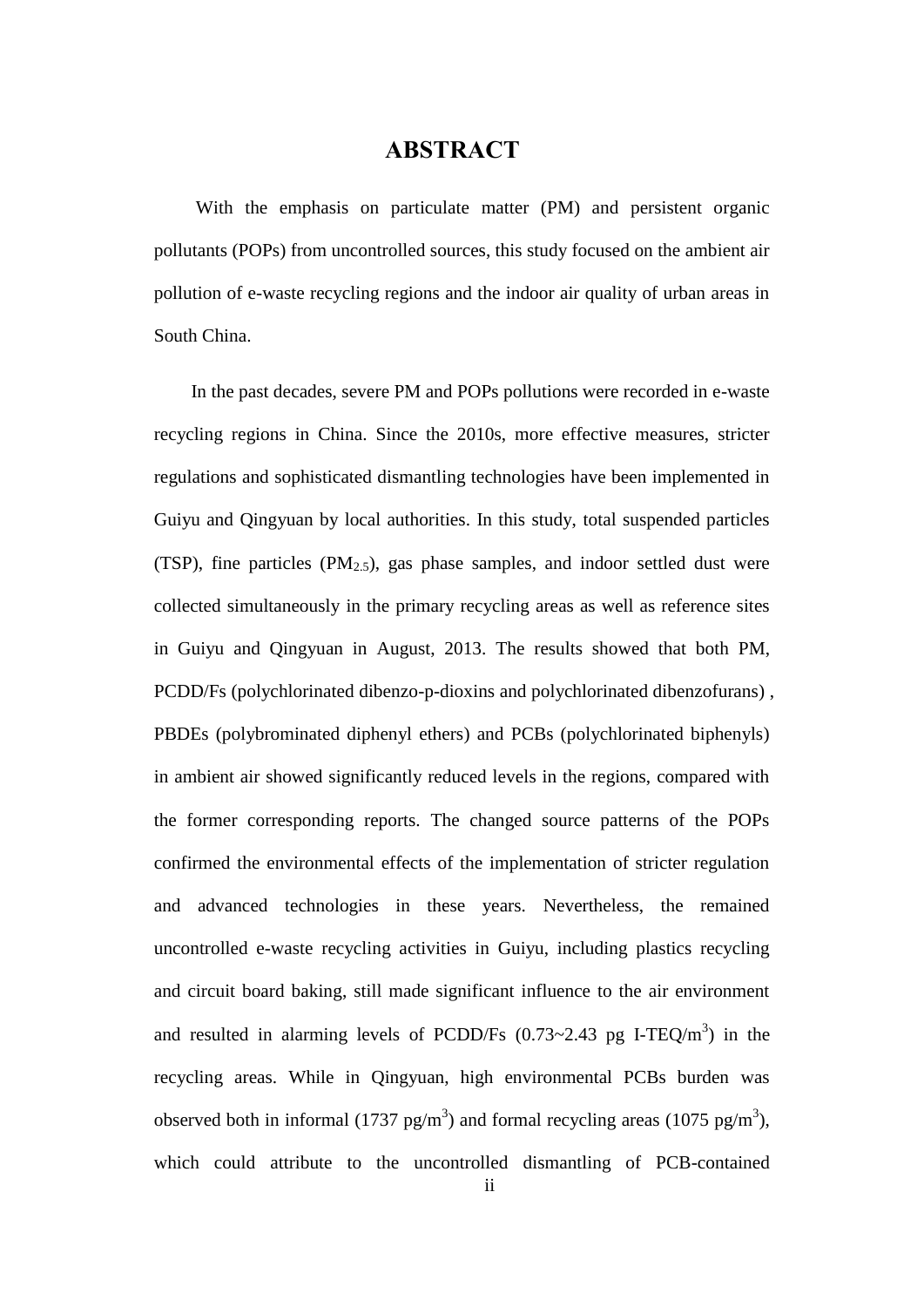transformers. The estimated non-cancer risk for children and adults in the recycling regions were  $2.7 \times 25.2$  and  $1.2 \times 3.2$ , respectively, and moderate cancer risk were found for the residents living in the recycling regions of Guiyu and the vicinage of the formal recycing factory  $(CR>10^{-4})$ . The unacceptable estimated risk for both children and adults suggested unsafe air environments in the two recycling regions.

To date, few studies have focused on PM air quality in office areas with different indoor conditions. Rare risk assessment has been reported for the integrated human risk with the consideration of human activity pattern in different daily spaces. The aim of the present study was to investigate fine particle and associated chemicals in indoor and outdoor air of South China urban areas. The indoor and outdoor fine particle samples were collected in 14 offices and 3 residential houses from March to October 2015 in Guangzhou. The major chemical composition of PM including water-soluble ions, carbon species, and metal elements, as well as certain compounds with possible adverse effects on human health such as polycyclic aromatic hydrocarbons (PAHs) and organophosphate flame retardants (OPFRs) were analyzed for investigating the influence of indoor source and outdoor pollution to indoor air quality. Both indoor and outdoor average concentrations were found substantially higher than the guideline value of WHO Air Quality Guideline  $(25\mu g/m^3)$ , suggesting unsafe air quality in the urban areas. The indoor  $PM_{2.5}$  and PM associated pollutants could be characterized by the presence or absence of PM sources. Smoking and photocopying were found to be significant indoor sources of  $PM<sub>2.5</sub>$  and associated pollutants in related indoor spaces on normal days. While on haze days, serious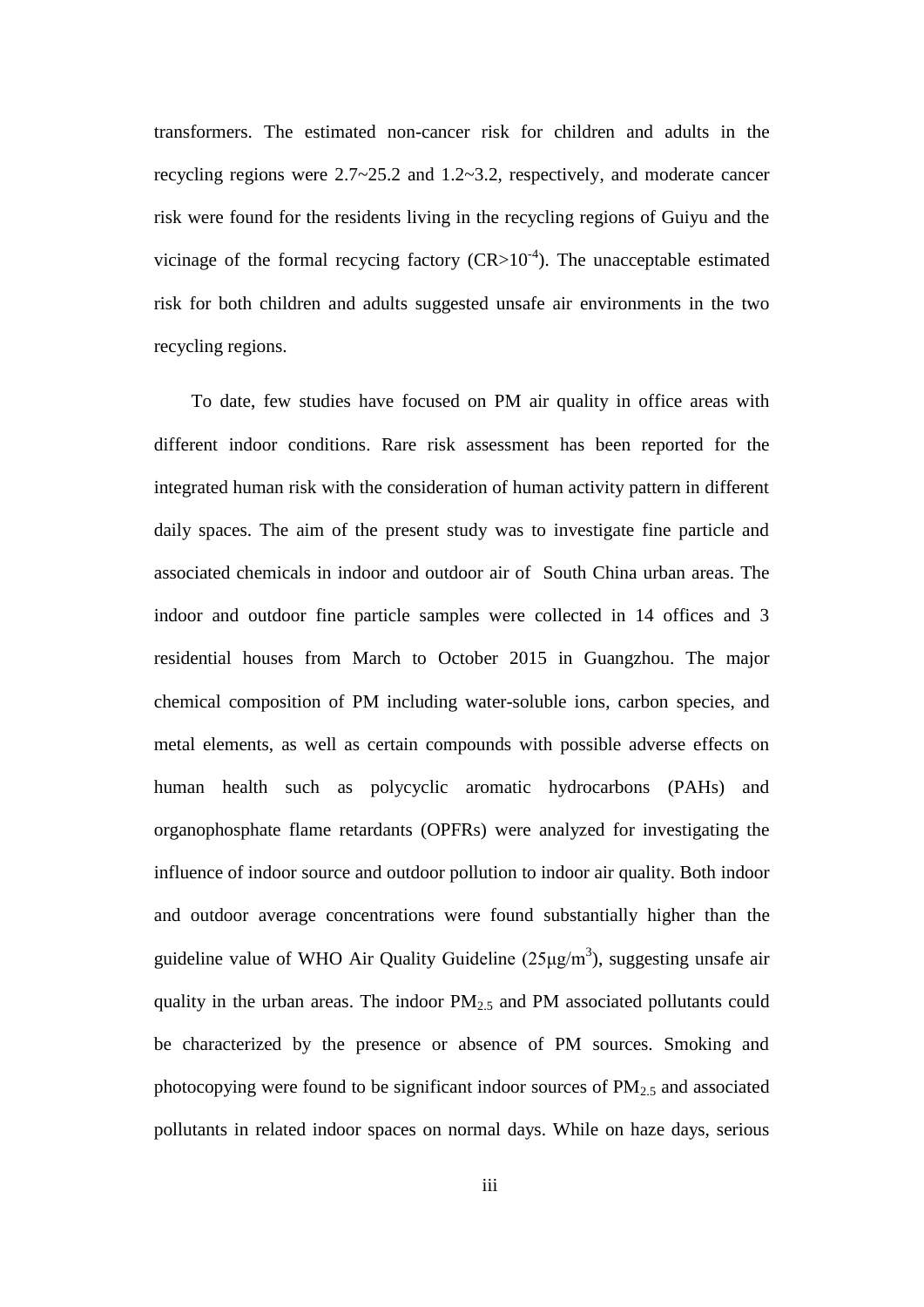outdoor pollution greatly increased the impact of the outside on office environments, even to the point of masking the original differences of the indoor characteristics, which caused even poor indoor quality. PAHs were found to be the important PM-associated POPs in various daily spaces. Over 85% of PAHs exposure were found from indoor exposure, dominating by the contribution from private homes. The risk assessment results indicated unacceptable indoor air quality in Guangzhou in terms of PAHs exposure. In addition to PAHs, the substitutes of brominated flame retardants, OPFRs, were found to be other kind of ubiquitous organic pollutants in indoor areas. Although the integrated averaged daily doses (ADDs) and estimated non-cancer risk of the studied population appear tolerable to the exposure of OPFRs, due to the uncertainty of insufficient toxic data of OPFRs, the preliminary assessment results could not be felt optimistic. The dominated contribution of halogenated OPFRs in the selected indoor areas may reveal a contradictory problem in human daily life for the popular application and the unpopular POPs characteristics on halogenated OPFRs.

Collectively, our results suggest unsatisfactory air quality in both e-waste recycling regions and common urban areas. The air problems could both attribute to the uncontrolled sources of the related spaces. The obtained results firstly indicated that a long way to solve e-waste issues and more effective measures are needed to control the contaminants release and the exposure to the local residents. Secondly, indoor air quality standard for fine particulate matters as well as associated toxicants such as PAHs is urgently needed to guide common populations and communities.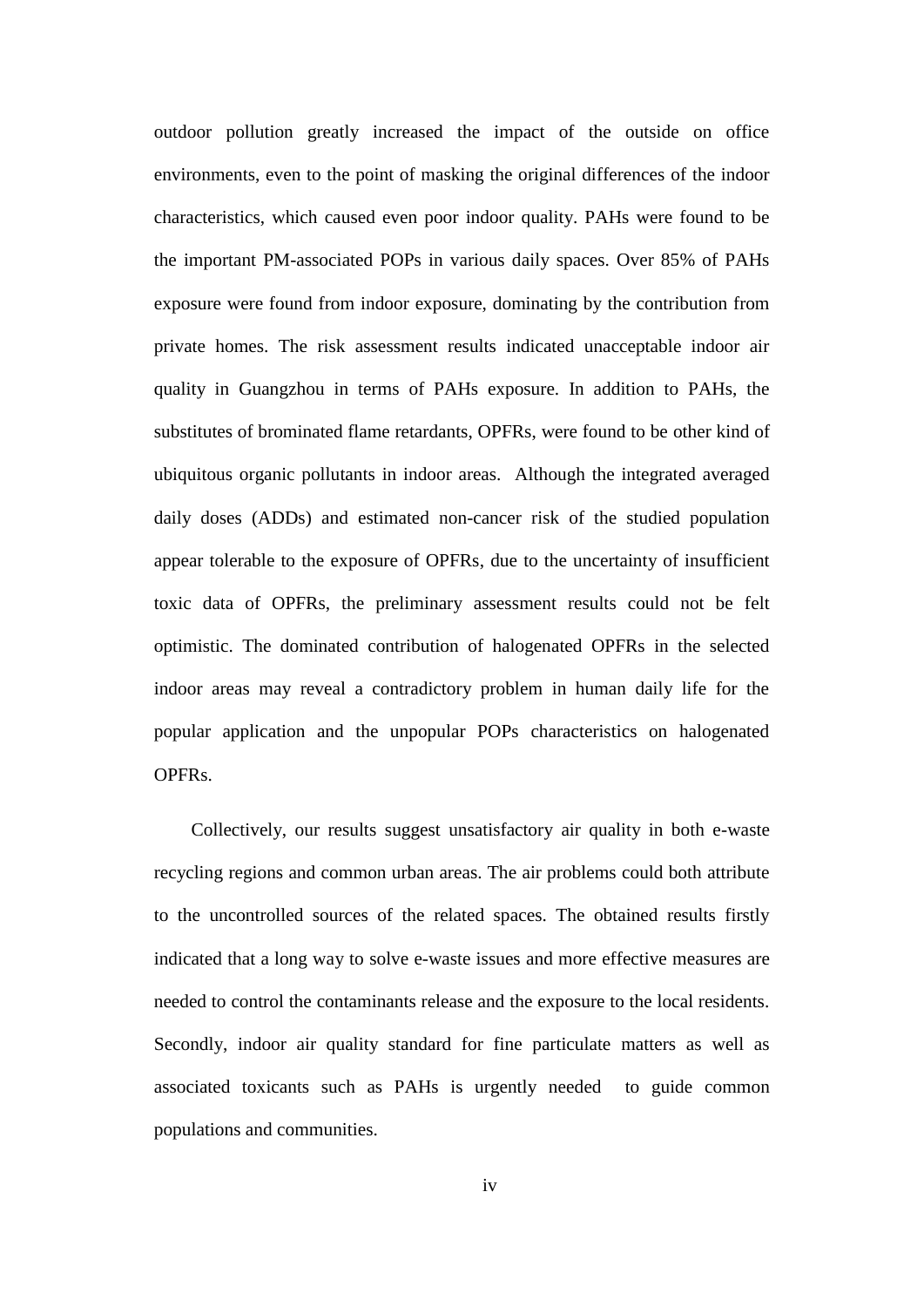Keywords: Air pollution; E-waste recycling; Urban areas; Indoor air; Ambient air;

PM2.5; Persistent organic pollutants; Health risk assessment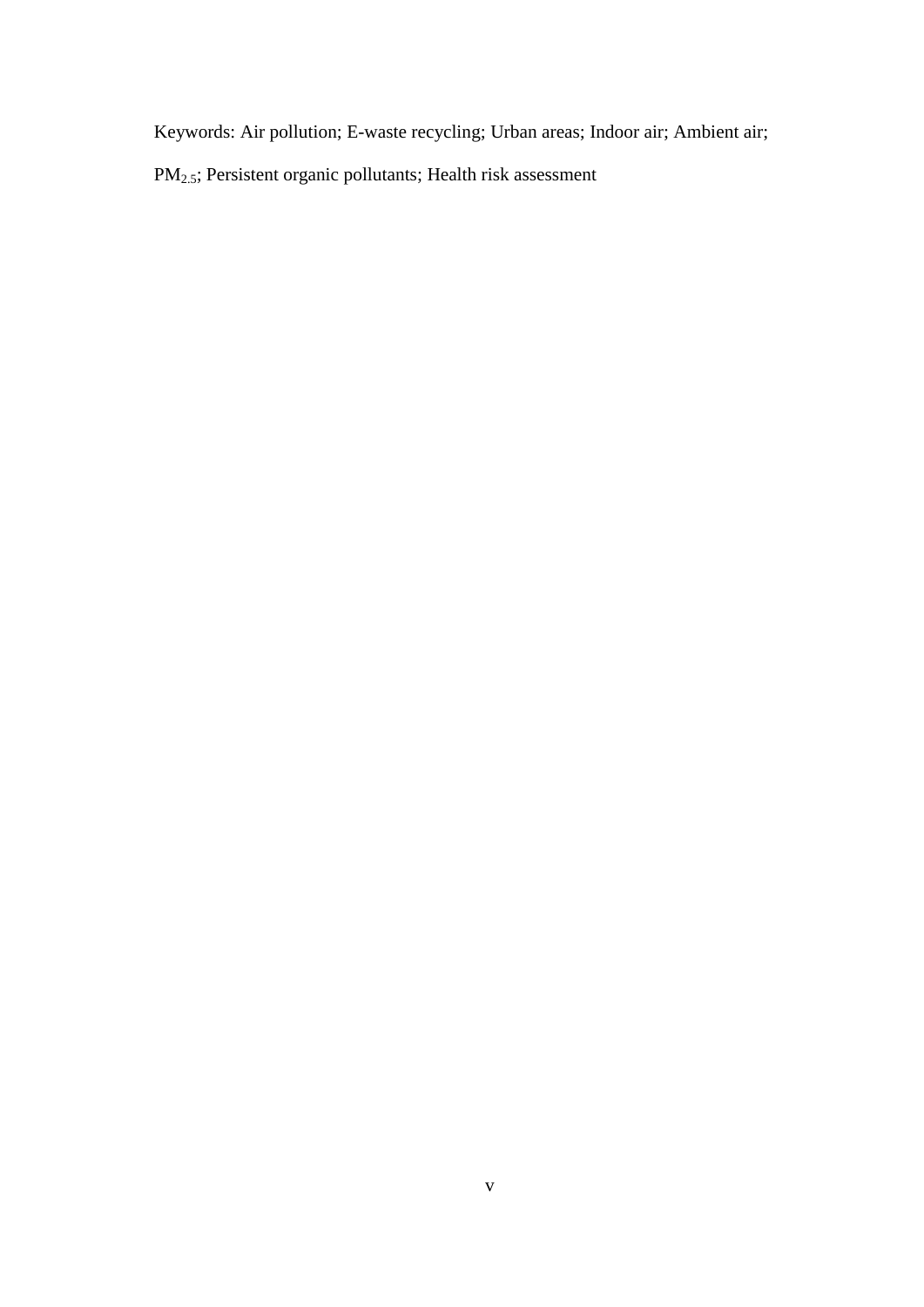# **LIST OF CONTENTS**

<span id="page-5-0"></span>

| 1.2.4 Air pollution derived from primitive e-waste recycling activities in China.14 |
|-------------------------------------------------------------------------------------|
|                                                                                     |
|                                                                                     |
| 1.3.1 Human activity pattern and daily life places of urban people 19               |
|                                                                                     |
|                                                                                     |
|                                                                                     |
| 1.4.1 Persistent organic pollutants related to e-waste recyclings 23                |
|                                                                                     |
|                                                                                     |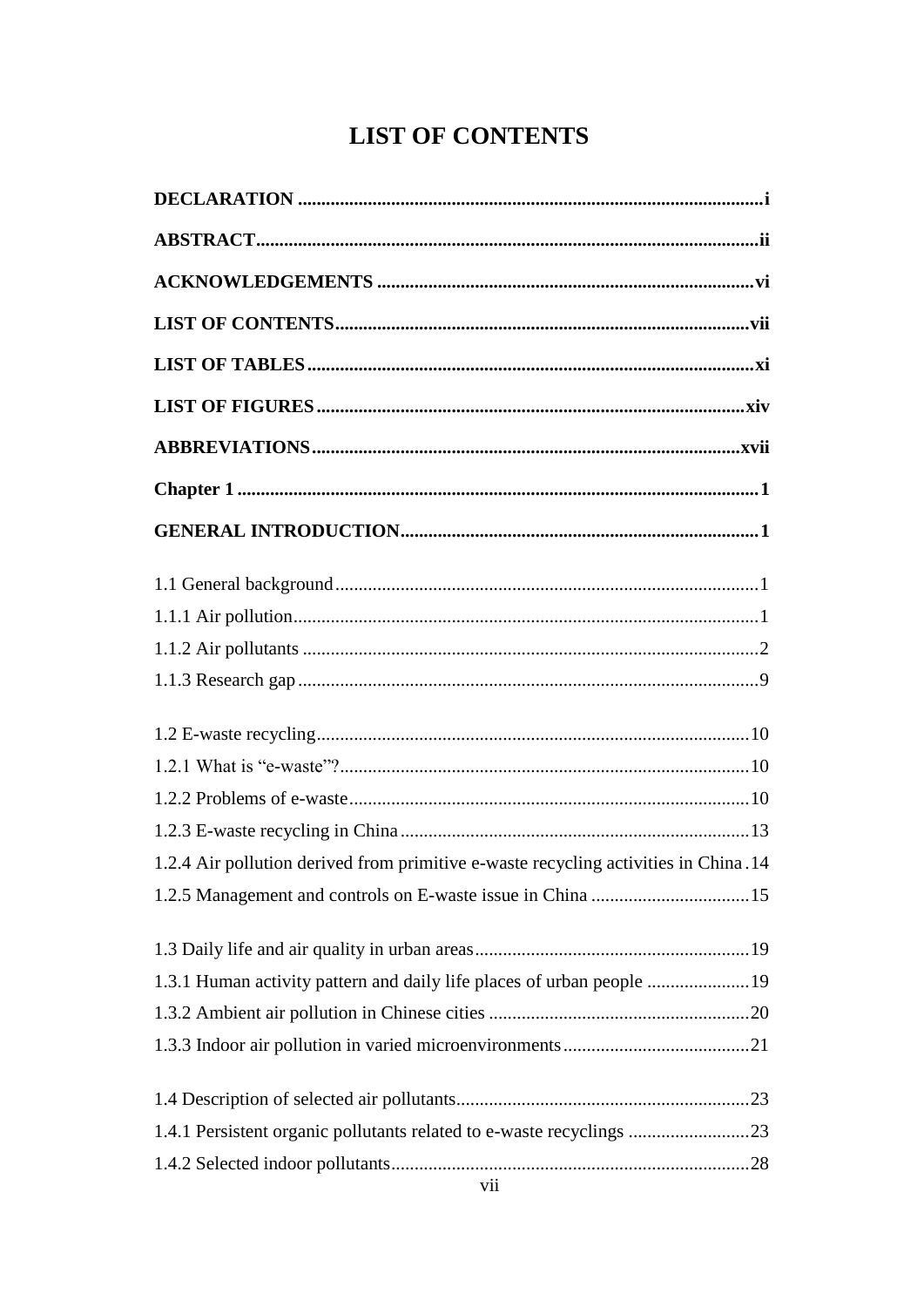| AMBIENT AIR POLLUTION IN E-WASTE RECYCLING SITES AFTER                       |  |
|------------------------------------------------------------------------------|--|
|                                                                              |  |
|                                                                              |  |
|                                                                              |  |
|                                                                              |  |
|                                                                              |  |
|                                                                              |  |
|                                                                              |  |
|                                                                              |  |
|                                                                              |  |
|                                                                              |  |
|                                                                              |  |
| 2.3.2 Significant decreased atmospheric PCDD/Fs, PCBs and PBDEs levels after |  |
|                                                                              |  |
| 2.3.3 PCDD/Fs, PCBs and PBDEs distribution in different recycling sites 64   |  |
|                                                                              |  |
|                                                                              |  |
|                                                                              |  |
| 2.3.7 Implication for exposure to POPs via inhalation and dust ingestion82   |  |
|                                                                              |  |
|                                                                              |  |
| <b>INDOOR ORGANOPHOSPHATE FLAME RETARDANTS AND</b>                           |  |
| POLYCYCLIC AROMATIC HYDROCARBONS ON FINE                                     |  |
|                                                                              |  |
|                                                                              |  |
|                                                                              |  |
|                                                                              |  |
|                                                                              |  |
|                                                                              |  |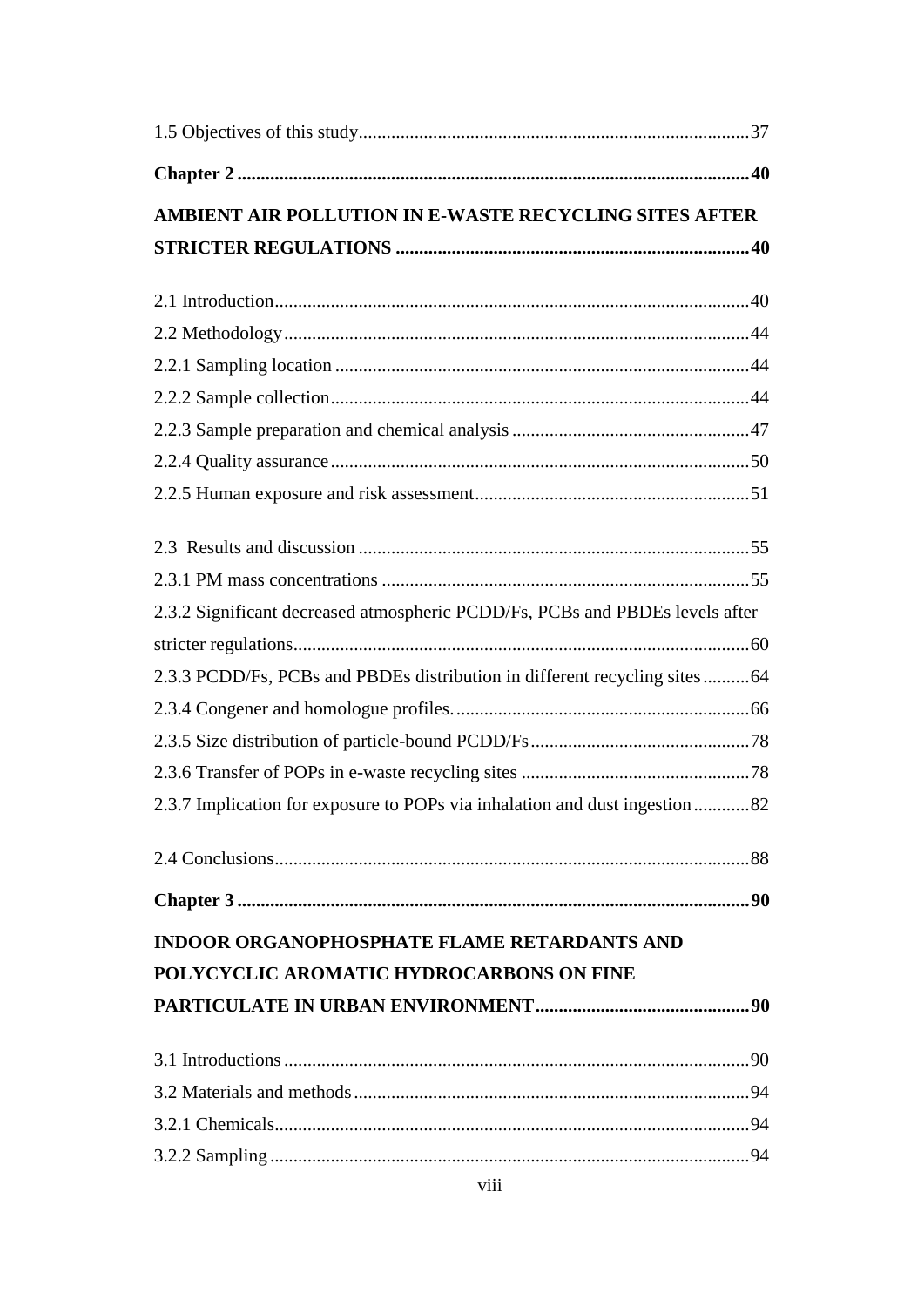| <b>INDOOR AIRBORNE PARTICLE SOURCES AND OUTDOOR HAZE</b>         |  |
|------------------------------------------------------------------|--|
| EFFECT IN URBAN OFFICE AREAS IN GUANGZHOU  146                   |  |
|                                                                  |  |
|                                                                  |  |
|                                                                  |  |
|                                                                  |  |
|                                                                  |  |
|                                                                  |  |
|                                                                  |  |
|                                                                  |  |
|                                                                  |  |
|                                                                  |  |
|                                                                  |  |
| 4.3.4 Indoor-outdoor relationships of PM chemical components 163 |  |
|                                                                  |  |
|                                                                  |  |